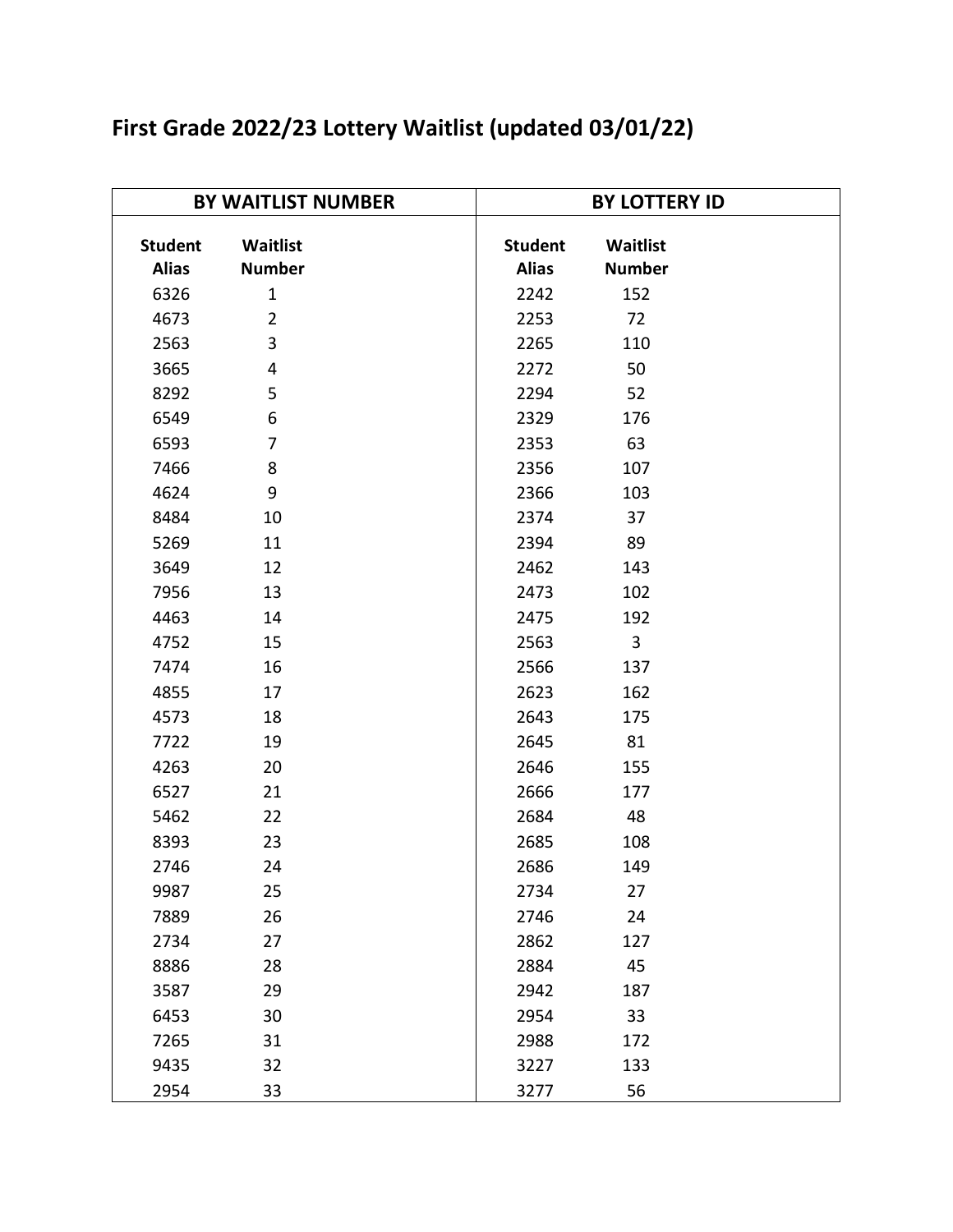| 5674 | 34 | 3329 | 124            |  |
|------|----|------|----------------|--|
| 9546 | 35 | 3426 | 142            |  |
| 3864 | 36 | 3428 | 171            |  |
| 2374 | 37 | 3433 | 43             |  |
| 4597 | 38 | 3444 | 74             |  |
| 9482 | 39 | 3522 | 158            |  |
| 8455 | 40 | 3558 | 94             |  |
| 6368 | 41 | 3587 | 29             |  |
| 8829 | 42 | 3589 | 76             |  |
| 3433 | 43 | 3622 | 148            |  |
| 3746 | 44 | 3644 | 68             |  |
| 2884 | 45 | 3649 | 12             |  |
| 6828 | 46 | 3665 | $\overline{4}$ |  |
| 6969 | 47 | 3666 | 100            |  |
| 2684 | 48 | 3724 | 109            |  |
| 9658 | 49 | 3746 | 44             |  |
| 2272 | 50 | 3749 | 95             |  |
| 6843 | 51 | 3775 | 182            |  |
| 2294 | 52 | 3843 | 58             |  |
| 4288 | 53 | 3864 | 36             |  |
| 7478 | 54 | 3869 | 139            |  |
| 5977 | 55 | 3947 | 179            |  |
| 3277 | 56 | 3955 | 101            |  |
| 7226 | 57 | 3998 | 104            |  |
| 3843 | 58 | 4246 | 188            |  |
| 9446 | 59 | 4263 | 20             |  |
| 7388 | 60 | 4268 | 141            |  |
| 7292 | 61 | 4288 | 53             |  |
| 8232 | 62 | 4298 | 194            |  |
| 2353 | 63 | 4333 | 186            |  |
| 6287 | 64 | 4354 | 191            |  |
| 6726 | 65 | 4373 | 180            |  |
| 4536 | 66 | 4463 | 14             |  |
| 5565 | 67 | 4478 | 98             |  |
| 3644 | 68 | 4483 | 119            |  |
| 7824 | 69 | 4536 | 66             |  |
| 8924 | 70 | 4552 | 75             |  |
| 5429 | 71 | 4573 | 18             |  |
| 2253 | 72 | 4585 | 93             |  |
| 8695 | 73 | 4597 | 38             |  |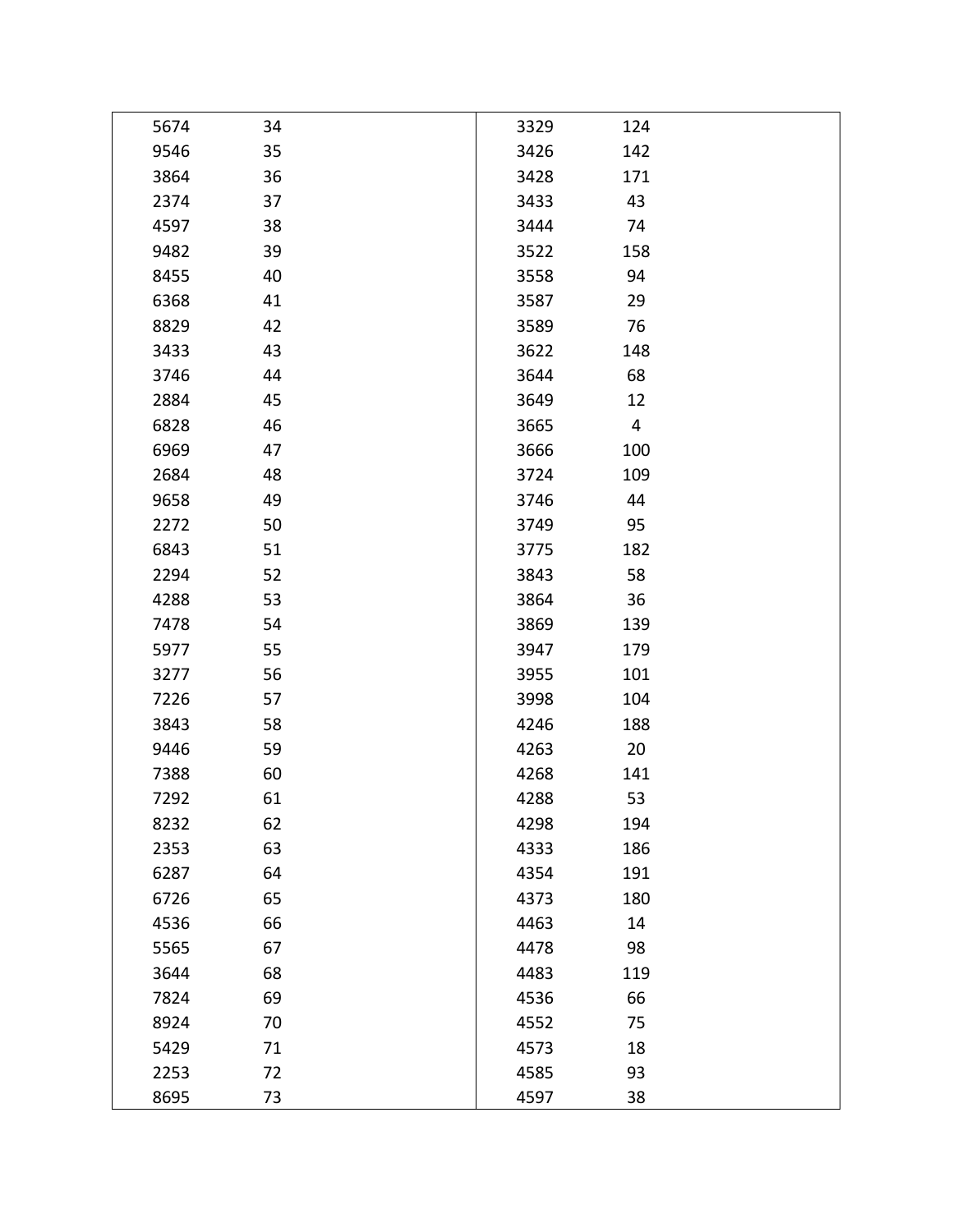| 3444 | 74  | 4624 | 9              |  |
|------|-----|------|----------------|--|
| 4552 | 75  | 4637 | 115            |  |
| 3589 | 76  | 4638 | 131            |  |
| 4644 | 77  | 4644 | 77             |  |
| 7926 | 78  | 4673 | $\overline{2}$ |  |
| 7287 | 79  | 4688 | 174            |  |
| 9488 | 80  | 4727 | 140            |  |
| 2645 | 81  | 4735 | 106            |  |
| 5346 | 82  | 4737 | 122            |  |
| 4826 | 83  | 4752 | 15             |  |
| 9288 | 84  | 4786 | 136            |  |
| 8697 | 85  | 4826 | 83             |  |
| 7933 | 86  | 4855 | 17             |  |
| 8366 | 87  | 5226 | 159            |  |
| 9493 | 88  | 5269 | 11             |  |
| 2394 | 89  | 5273 | 160            |  |
| 5423 | 90  | 5346 | 82             |  |
| 9399 | 91  | 5423 | 90             |  |
| 6972 | 92  | 5429 | 71             |  |
| 4585 | 93  | 5462 | 22             |  |
| 3558 | 94  | 5559 | 121            |  |
| 3749 | 95  | 5565 | 67             |  |
| 8534 | 96  | 5574 | 168            |  |
| 9666 | 97  | 5666 | 145            |  |
| 4478 | 98  | 5674 | 34             |  |
| 8858 | 99  | 5692 | 190            |  |
| 3666 | 100 | 5794 | 170            |  |
| 3955 | 101 | 5868 | 169            |  |
| 2473 | 102 | 5942 | 126            |  |
| 2366 | 103 | 5977 | 55             |  |
| 3998 | 104 | 6287 | 64             |  |
| 7593 | 105 | 6326 | $\mathbf{1}$   |  |
| 4735 | 106 | 6344 | 153            |  |
| 2356 | 107 | 6359 | 117            |  |
| 2685 | 108 | 6368 | 41             |  |
| 3724 | 109 | 6375 | 129            |  |
| 2265 | 110 | 6453 | 30             |  |
| 6968 | 111 | 6486 | 135            |  |
| 7488 | 112 | 6522 | 113            |  |
| 6522 | 113 | 6527 | 21             |  |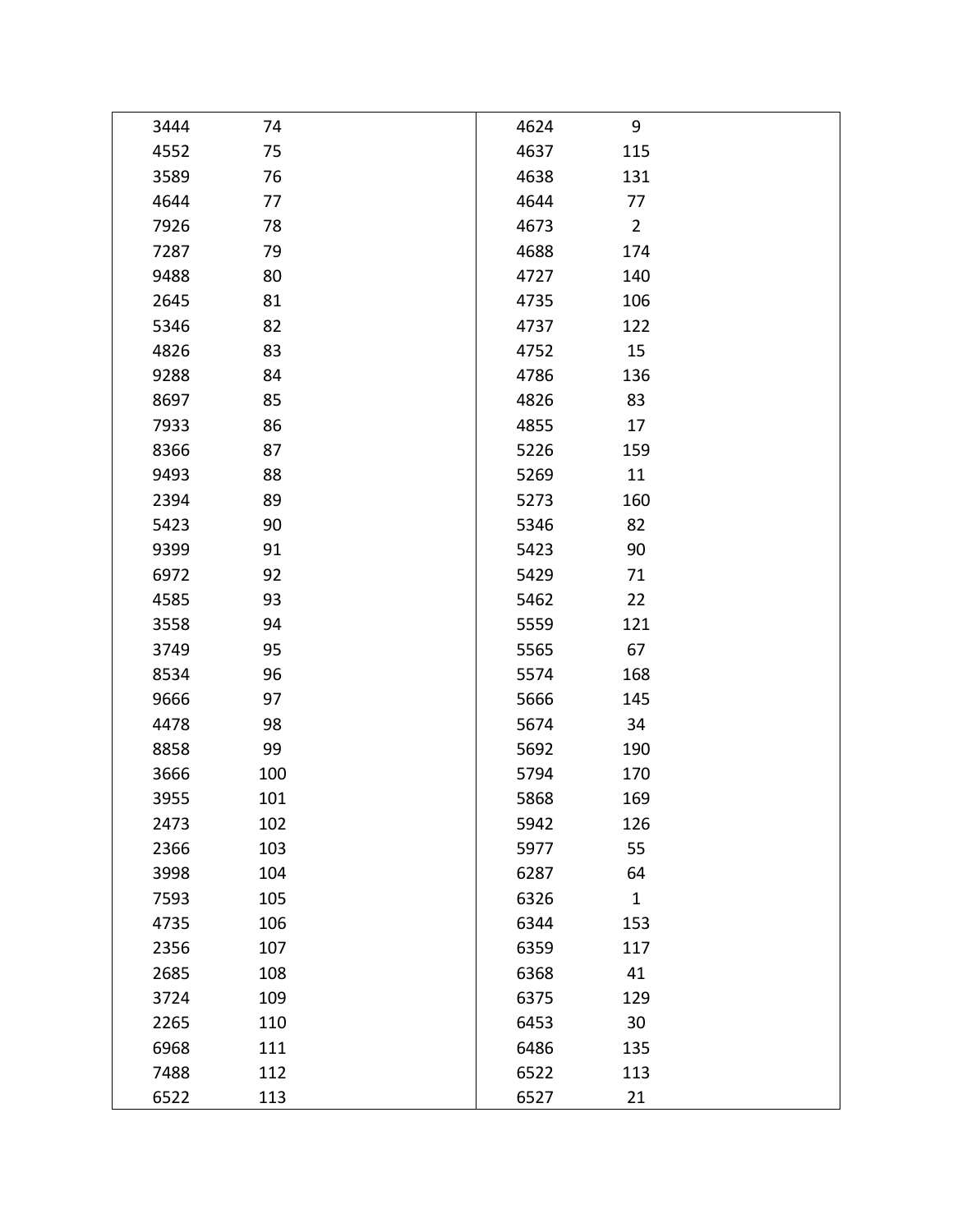| 9386 | 114 | 6549 | 6              |  |
|------|-----|------|----------------|--|
| 4637 | 115 | 6593 | $\overline{7}$ |  |
| 7259 | 116 | 6626 | 132            |  |
| 6359 | 117 | 6726 | 65             |  |
| 6986 | 118 | 6828 | 46             |  |
| 4483 | 119 | 6843 | 51             |  |
| 9683 | 120 | 6968 | 111            |  |
| 5559 | 121 | 6969 | 47             |  |
| 4737 | 122 | 6972 | 92             |  |
| 9259 | 123 | 6986 | 118            |  |
| 3329 | 124 | 7226 | 57             |  |
| 8962 | 125 | 7259 | 116            |  |
| 5942 | 126 | 7265 | 31             |  |
| 2862 | 127 | 7287 | 79             |  |
| 7526 | 128 | 7292 | 61             |  |
| 6375 | 129 | 7387 | 183            |  |
| 8432 | 130 | 7388 | 60             |  |
| 4638 | 131 | 7466 | 8              |  |
| 6626 | 132 | 7474 | 16             |  |
| 3227 | 133 | 7478 | 54             |  |
| 9856 | 134 | 7488 | 112            |  |
| 6486 | 135 | 7526 | 128            |  |
| 4786 | 136 | 7544 | 167            |  |
| 2566 | 137 | 7567 | 147            |  |
| 8546 | 138 | 7589 | 163            |  |
| 3869 | 139 | 7593 | 105            |  |
| 4727 | 140 | 7644 | 157            |  |
| 4268 | 141 | 7699 | 166            |  |
| 3426 | 142 | 7722 | 19             |  |
| 2462 | 143 | 7739 | 151            |  |
| 8386 | 144 | 7824 | 69             |  |
| 5666 | 145 | 7874 | 146            |  |
| 7874 | 146 | 7878 | 173            |  |
| 7567 | 147 | 7889 | 26             |  |
| 3622 | 148 | 7922 | 164            |  |
| 2686 | 149 | 7926 | 78             |  |
| 9725 | 150 | 7933 | 86             |  |
| 7739 | 151 | 7956 | 13             |  |
| 2242 | 152 | 8232 | 62             |  |
| 6344 | 153 | 8292 | 5              |  |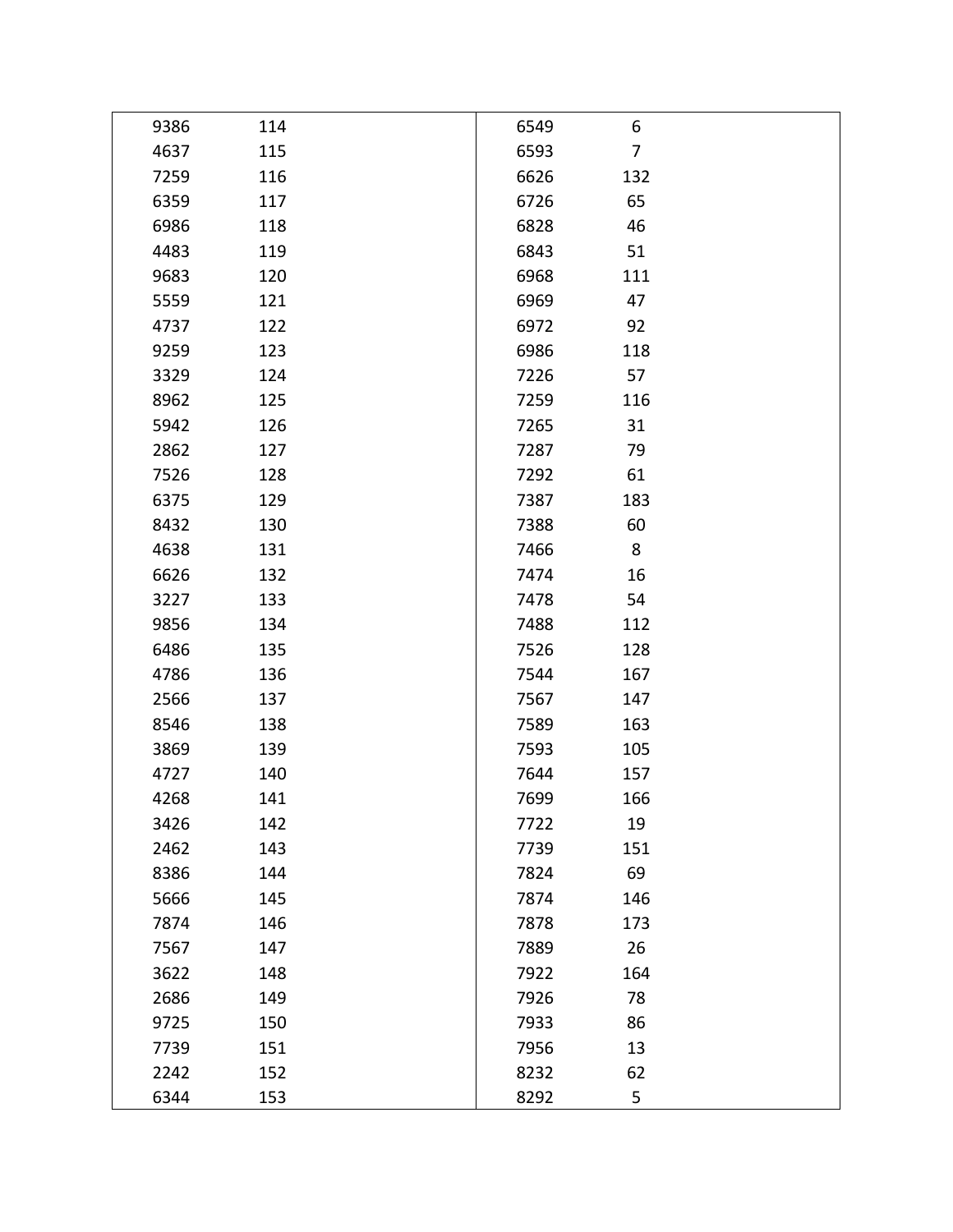| 8376 | 154 | 8366 | 87  |  |
|------|-----|------|-----|--|
| 2646 | 155 | 8376 | 154 |  |
| 9644 | 156 | 8386 | 144 |  |
| 7644 | 157 | 8393 | 23  |  |
| 3522 | 158 | 8432 | 130 |  |
| 5226 | 159 | 8455 | 40  |  |
| 5273 | 160 | 8484 | 10  |  |
| 9225 | 161 | 8534 | 96  |  |
| 2623 | 162 | 8546 | 138 |  |
| 7589 | 163 | 8555 | 181 |  |
| 7922 | 164 | 8695 | 73  |  |
| 8922 | 165 | 8697 | 85  |  |
| 7699 | 166 | 8829 | 42  |  |
| 7544 | 167 | 8844 | 185 |  |
| 5574 | 168 | 8855 | 195 |  |
| 5868 | 169 | 8858 | 99  |  |
| 5794 | 170 | 8886 | 28  |  |
| 3428 | 171 | 8922 | 165 |  |
| 2988 | 172 | 8924 | 70  |  |
| 7878 | 173 | 8962 | 125 |  |
| 4688 | 174 | 9225 | 161 |  |
| 2643 | 175 | 9259 | 123 |  |
| 2329 | 176 | 9288 | 84  |  |
| 2666 | 177 | 9386 | 114 |  |
| 9432 | 178 | 9399 | 91  |  |
| 3947 | 179 | 9432 | 178 |  |
| 4373 | 180 | 9435 | 32  |  |
| 8555 | 181 | 9446 | 59  |  |
| 3775 | 182 | 9482 | 39  |  |
| 7387 | 183 | 9488 | 80  |  |
| 9542 | 184 | 9493 | 88  |  |
| 8844 | 185 | 9542 | 184 |  |
| 4333 | 186 | 9546 | 35  |  |
| 2942 | 187 | 9644 | 156 |  |
| 4246 | 188 | 9658 | 49  |  |
| 9846 | 189 | 9666 | 97  |  |
| 5692 | 190 | 9683 | 120 |  |
| 4354 | 191 | 9725 | 150 |  |
| 2475 | 192 | 9779 | 193 |  |
| 9779 | 193 | 9846 | 189 |  |